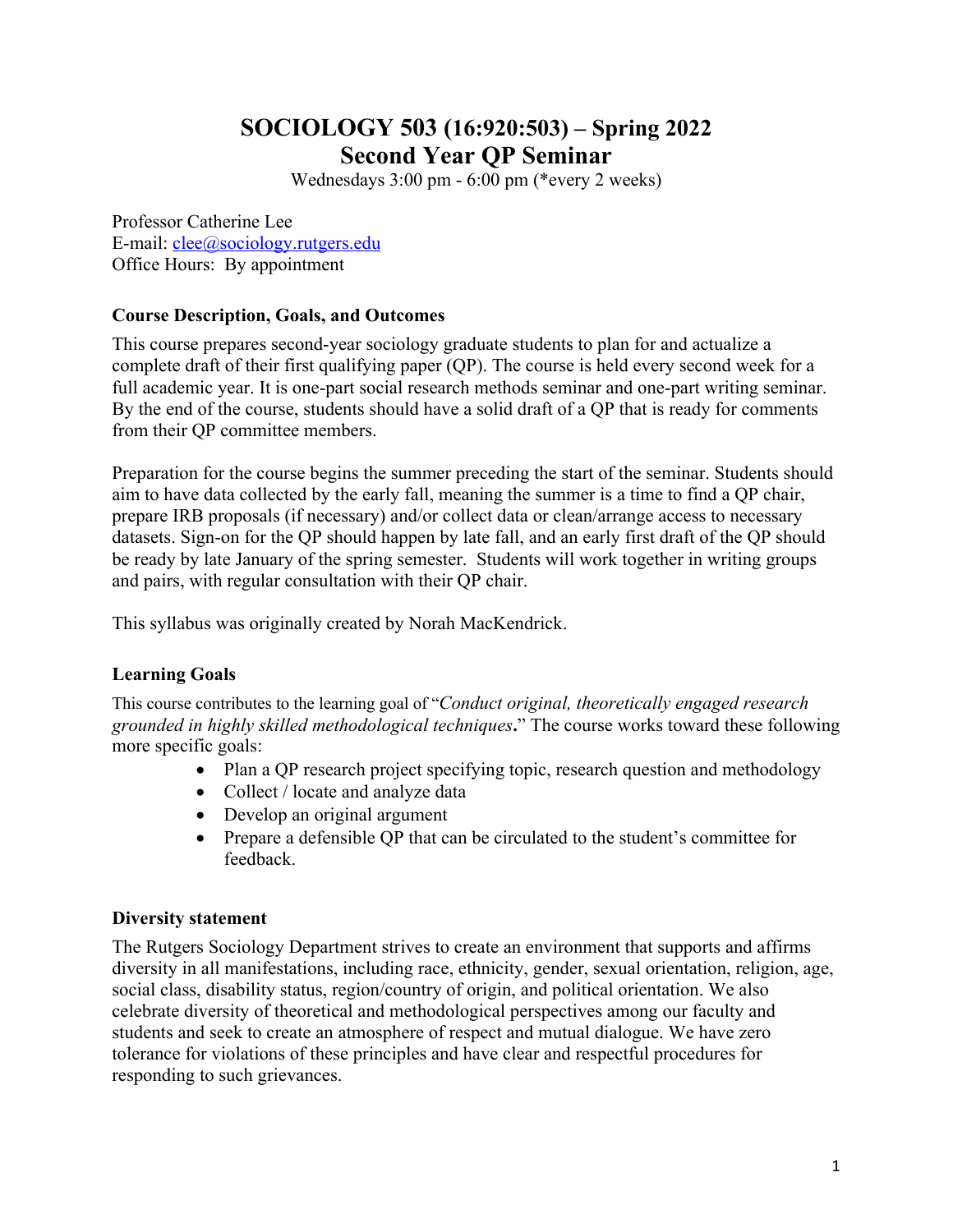### **Keeping up with class material**

Active participation and attendance, as well as 'showing up' for other classmates (through thoughtful feedback and engagement with their work) is vital to everyone's success in this course.

#### **Discussions and respect**

Graduate classes involve critique and discussion. We will likely encounter disrespectful or harmful comments, assumptions and ideas in the material we're reading or in our class discussions or in conversations we have with one another. These situations shouldn't be dismissed or ignored, and likewise, fear of offending our colleagues should not silence us. Therefore we will develop a community agreement where we outline a process for handling such moments so we can all feel welcome in class, participate openly and respectfully, and learn from one another's histories, perspectives and backgrounds.

#### **Books**

Required:

- Luker, K. *Salsa Dancing into the Social Sciences.*
- Booth, Wayne, Gregory G. Colomb, and Joseph M. Williams. 2003. *The Craft of Research*. University of Chicago press. [Any year is fine]

Highly recommended:

- Miller, Jane E. 2005. *Writing About Multivariate Analysis*. Chicago, IL: University of Chicago Press. [Any version fine]
- Charmaz, Kathy. 2006. *Constructing Grounded Theory: A Practical Guide through Qualitative Research*. London: Sage Publications, LTD.

Definitely worth your time:

- Zerubavel, E. (1999). *The clockwork muse: a practical guide to writing theses, dissertations, and books*. Harvard University Press.
- White, L. (2005). Writes of passage: Writing an empirical journal article. *Journal of Marriage and Family*, *67*(4), 791-798.
- Silvia, P. J. (2007). *How to write a lot: A practical guide to productive academic writing*. American Psychological Association.
- Belcher, Wendy Laura. 2019. *Writing Your Journal Article in Twelve Weeks: A Guide to Academic Publishing Success*. Second edition. Chicago: University of Chicago Press.
- Hayot, E. (2014). *The elements of academic style: Writing for the humanities*. Columbia University Press.
- Thomas, F. N., & Turner, M. (2011). *Clear and simple as the truth: Writing classic prose*. Princeton University Press.
- Becker, Howard, Writing for Social Scientists or Tricks of the Trade
- Abbott, Andrew. 2004. *Methods of Discovery: Heuristics for the Social Sciences.* New York: W.W. Norton & Company. (Highly recommend that you read/skim entire book)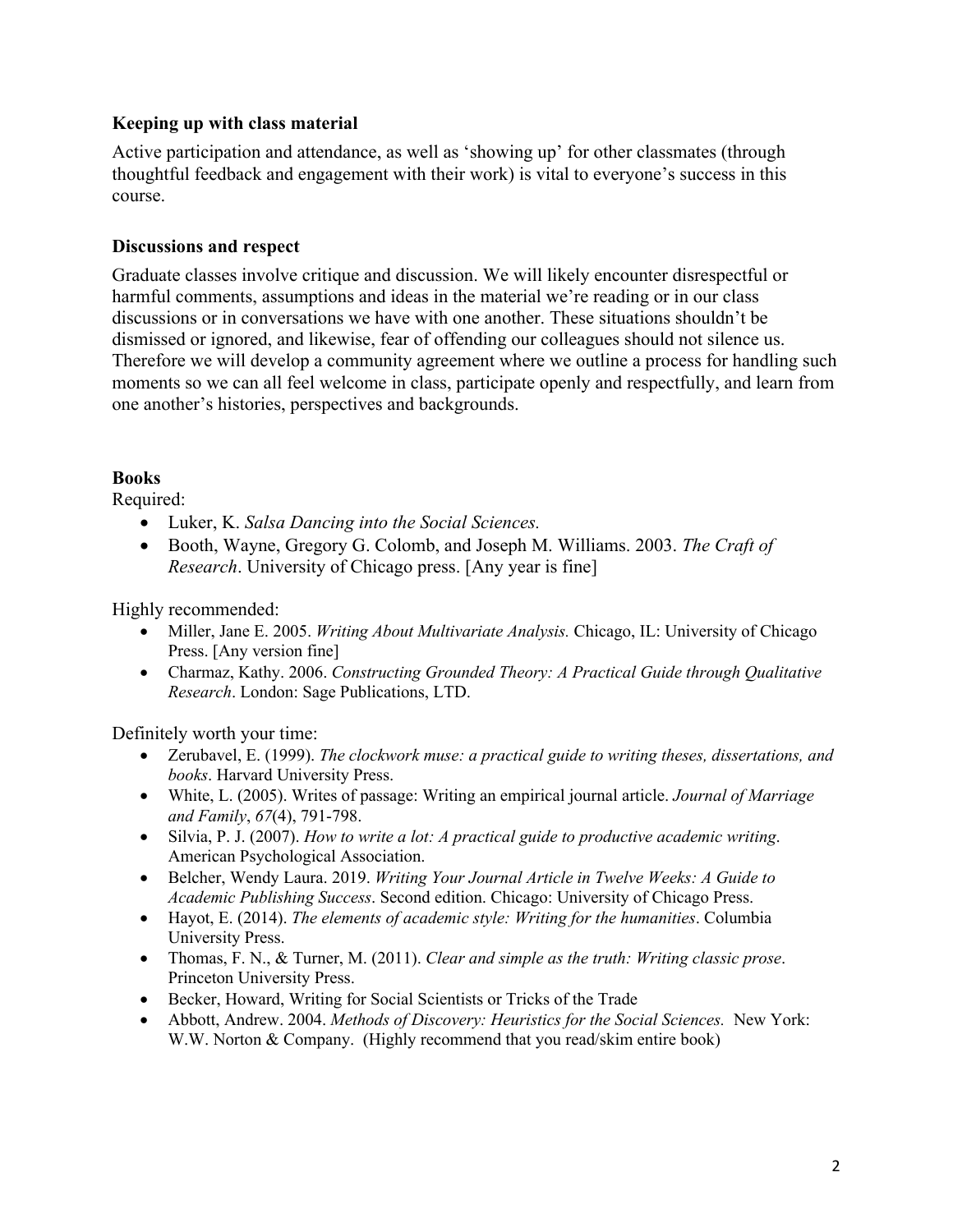#### **Helpful Blogs:**

- Thesociologyphdandme.wordpress.com
- Getalife.blogspot.com

### **Technology**

Canvas

### **Grading Policy**

This class is designed to help you move through the program on time. It's a chance to write your first QP for credit with the support and direction of your classmates and an instructor.

For this class to work for us all, there has to be consistent attendance and active participation from everyone. With that in mind, to receive an A, you need to attend and participate in every class, complete the writing / workshop assignments on time, provide constructive and timely feedback to your peers, and complete revisions to your QP draft as required. If you don't do the exercises, login late, miss more than one class, and/or put minimal effort into peer review you can expect to get a B or a C. I understand that this academic year is highly unusual, so I will make accommodations for health issues, caring responsibilities, technological glitches, etc.

Workload from other courses is not a valid excuse for late assignments or poor attendance.

\*This class is designed to support your progress in the program. Please come talk to me if you feel like the course content or structure isn't helpful.

## **COURSE SCHEDULE**

For the spring semester you'll spend most of our time in small groups. The first few classes are devoted to developing and improving upon specific sections. After that, we'll workshop whole drafts of your papers. Each class will start with a check-in and overview of the meeting's objectives and activities. You'll then break into groups. We'll close the class with a class meeting to talk about common problems and troubleshoot questions.

#### **Assignments**

For this semester, you'll see that you have writing assignments with deadlines. I'll grade these as pass/fail (using a "check plus/minus" system:  $\sqrt{,} \sqrt{+,} \sqrt{=}$ ) and provide brief feedback on your submissions. \*\*Deadlines in **yellow**.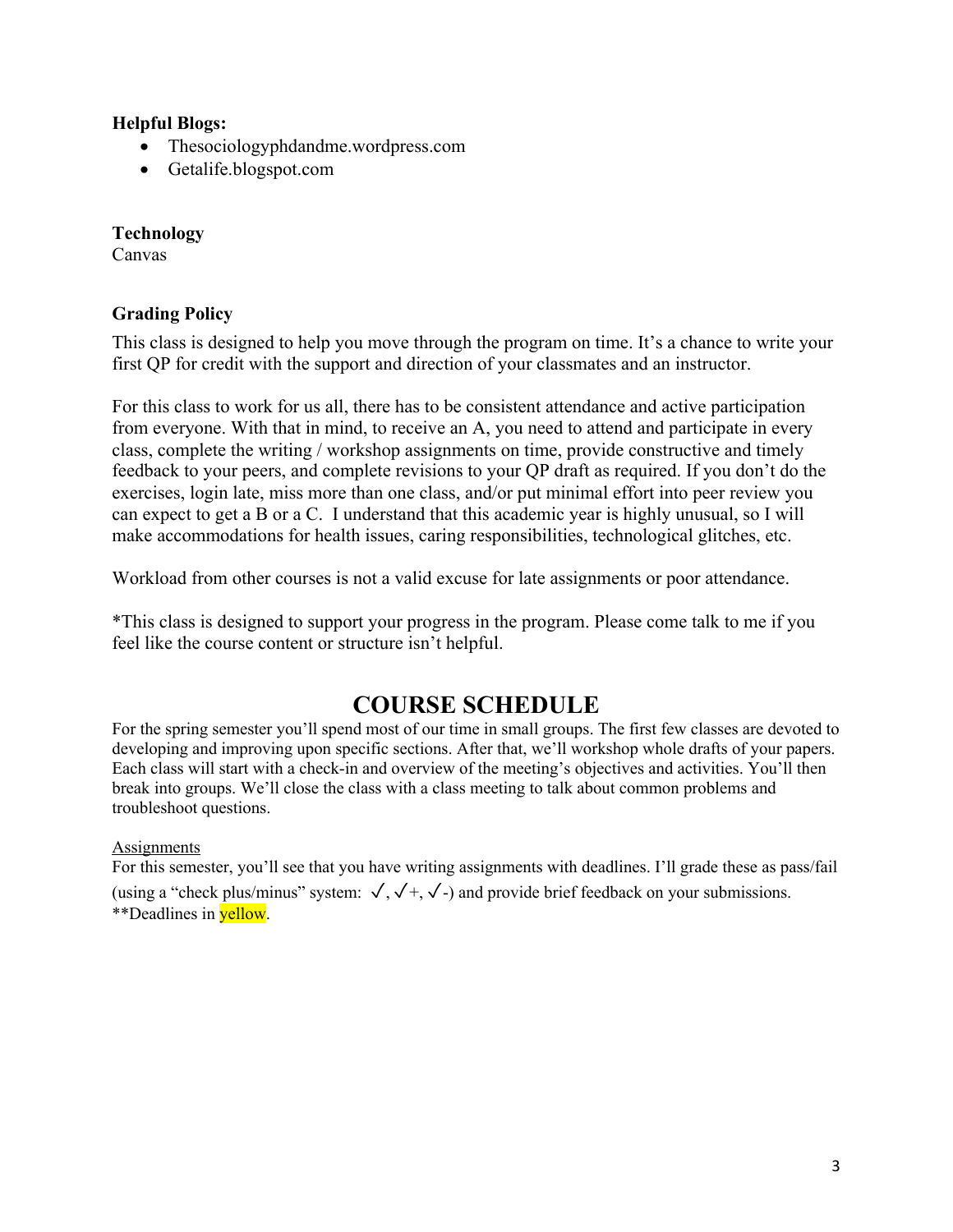#### Winter Break Memo: Due January 19th:

Send me a one to two-page data memo that addresses the following points:

- 1) A brief description of the data you've collected /are collecting/ analyzed so far
- 2) Update on how far along you are with data analysis (a few sentences is fine)
- 3) Some initial findings (e.g. table, a list of findings, etc.). What findings are you excited about? Are you troubled by any findings (e.g. a relationship that didn't pan out or is hard to interpret)?
- 4) Questions/roadblocks?

If you haven't started data collection, write a one-page memo providing an update on your project. How has your thinking about the project changed? Have you developed any new ideas or sections? When do you anticipate collecting data?

## **January 26: Evidence/Data/Findings**

- Check-in re: OP progress over the break and set class-wide goals for spring semester
- Discuss data collection  $\&$  analysis. Set personal concrete goals for spring semester

To-do before next class:

- 1. Pick a book or set of articles that use similar methods to yours. Read the methods and findings sections or appendix. Take some notes on how these sections are structured, what they leave out.
- 2. Write a draft of your methods section and submit it to me and your group for review. Use bullet points for areas that you aren't ready to develop yet. Submit whatever you have. Aim for 2-3 pages with citations. Due Friday February 4.

If you haven't already picked a methods book and/or set of articles, now is the time to find them. If you're having trouble finding materials, let me know. The following books come highly recommended, but do not cover the full range of methods used in our class:

- Jane E. Miller's "Writing about Multivariate Methods"
- Kathy Charmaz: Constructing Grounded Theory
- Gerson, K. and S. Damaske. The science and art of interviewing (a new book that is really good)
- Altheide, D. L., and Schneider, C. J. (2012). Qualitative Media Analysis. United States: SAGE Publications.

## **February 9: Writing the Methods Section**

In this class you'll workshop your methods section with your groups. As part of that exercise, keep in mind the articles/books you draw upon as your examples/guides.

Before next class: Choose whether you want to do option A or B for next class. If going with option A, submit a data memo. What data will you use for your paper? Where will you find it/collect it? What roadblocks have you encountered? What information do you need to move ahead? If going with option B, write your findings section. Be sure to consult a relevant book or set of articles to guide you with structuring the section, phrasing and terminology, and presentation of the results. Submit Friday February 18.